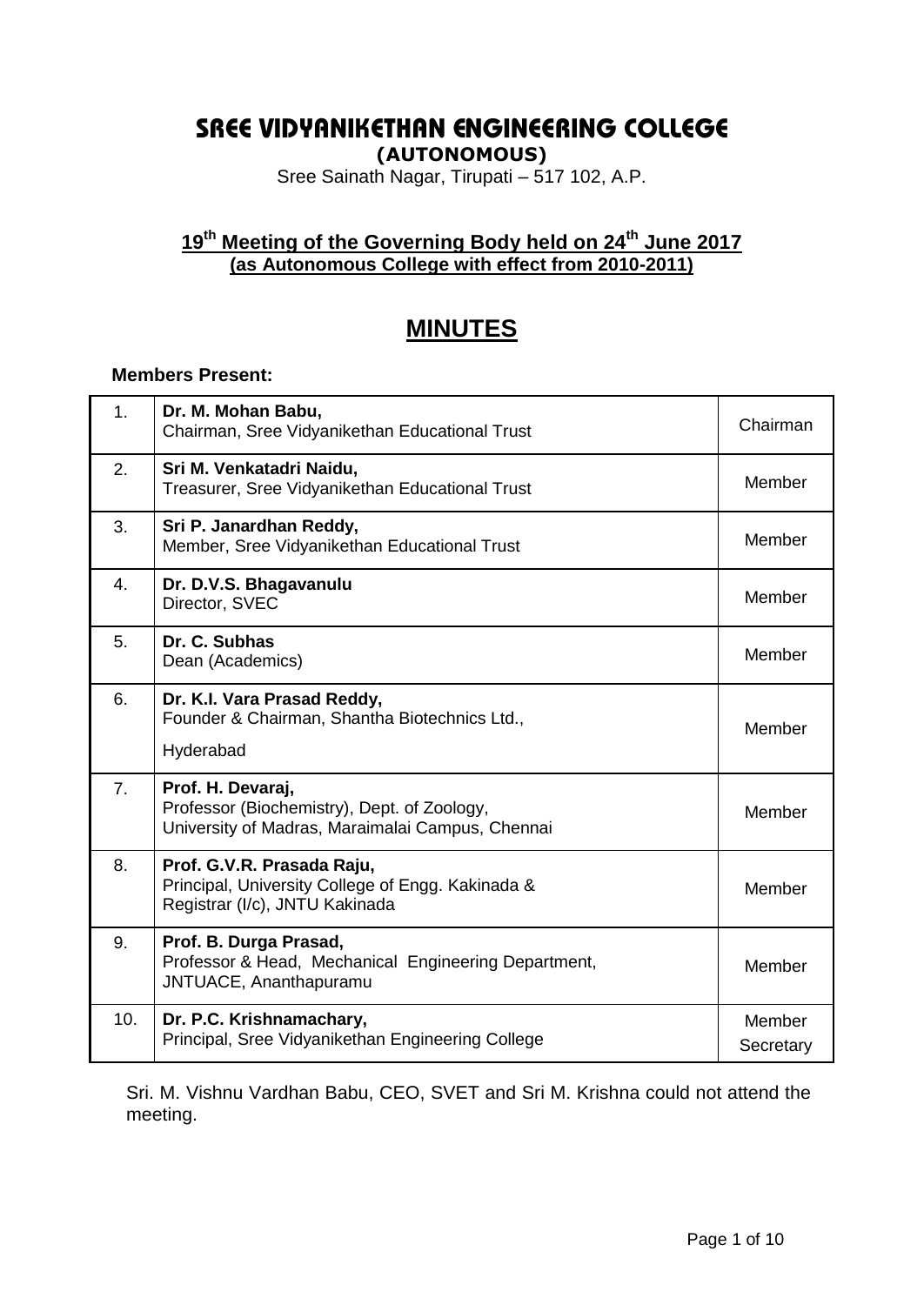The Chairman, Governing Body Dr. M. Mohan Babu has extended his heartfelt welcome to the new members **:** Prof. H.D. Devaraj, UGC Nominee; Prof. G.V. Prasada Raju, State Government Nominee and Prof.B. Durga Prasad, JNTUA Nominee.

# **1.0 Action Taken Report on Minutes of 18th Governing Body Meeting held on 06th October, 2016.**

Principal apprised the members that the  $18<sup>th</sup>$  meeting of the Governing Body was held on 06-10-2016. In accordance with the resolutions made, meetings of the following bodies were held:

- $\checkmark$  Boards of Studies
- $\checkmark$  Academic Council
- $\checkmark$  Finance Committee, and
- $\checkmark$  Other Committees

Members resolved that the Action Taken Report be recorded.

## **2.0 Report of the Principal for the academic year 2016-2017**

#### **2.1 to 2.5**

Members congratulated the Management and the Principal for admitting students against for almost all the sanctioned intake in Diploma, B.Tech, M.Tech and MCA courses for the academic year 2016-2017.

The members also congratulated the Management and the Principal for achieving excellent results.

Members appreciated the arrangements made for conducting/organizing various student activities - curricular, co-curricular and extra-curricular activities - and suggested that the same efforts may be continued.

## **2.6 Student Support**

Members expressed their satisfaction on the financial support and assistance extended to the students through:

- Tuition Fee reimbursement from Welfare Departments
- Fee Concessions and Financial Support by SVET
- GATE Fellowships
- TEQIP-II Teaching Assistantships

 The members suggested that management should take immediate steps to get the balance of tuition fee reimbursement for the academic year 2016-17.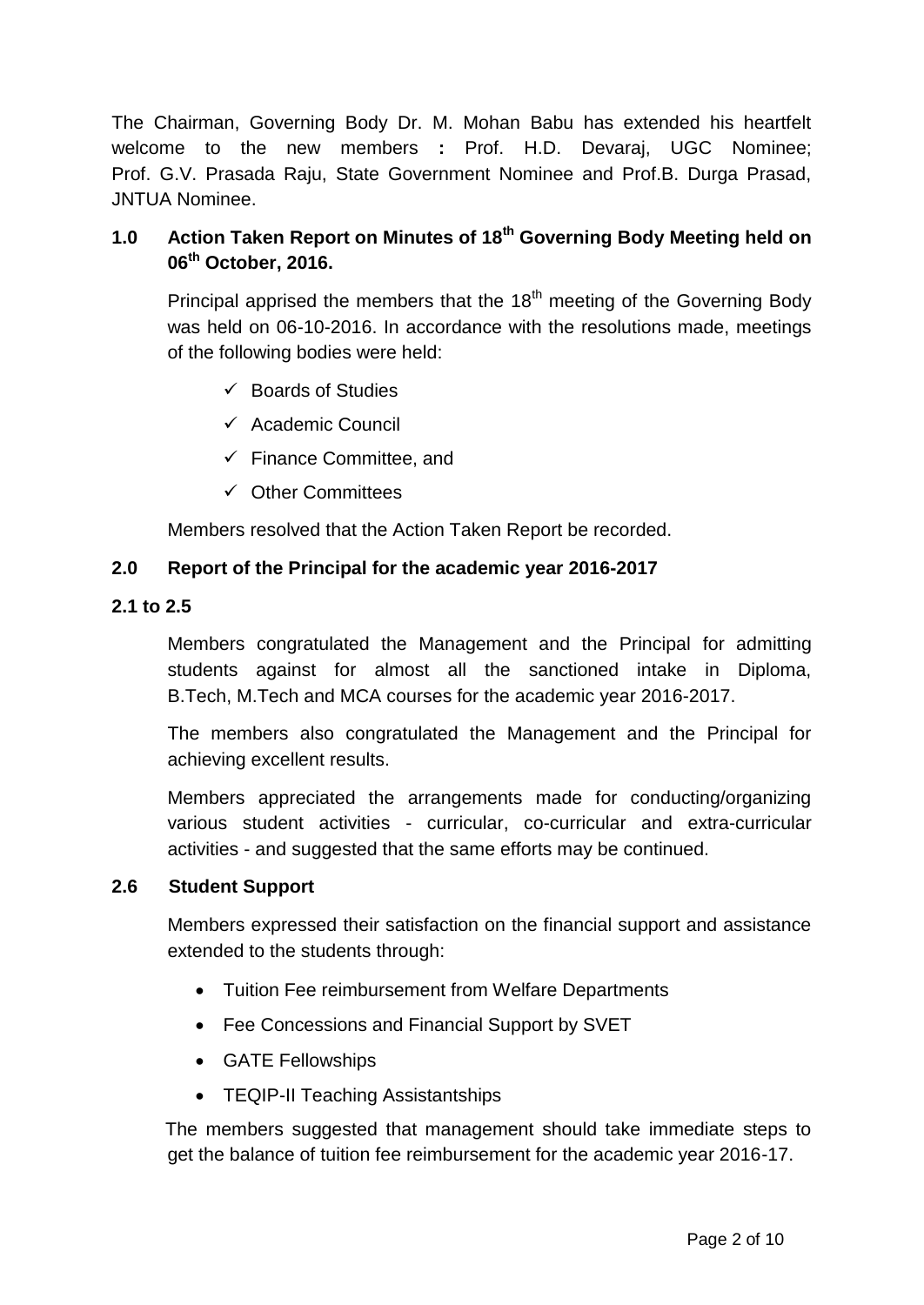Members appreciated the efforts of the College Management and the Principal in implementing student training programmes. The efforts made by the Management for bringing Industry and Corporate to the campus and providing placements for 564 students who have completed their course in 2016-2017 were noted. The members advised that the same approach may be adopted for improving students' placements.

# **2.7 Faculty Support**

Resolved that the existing encouragement / support / incentives to the faculty members may be continued for:

- Attending Faculty Development Programs/Seminars/Workshops/ Refresher Courses
- **Papers presented by the faculty in the Conferences**
- **Publishing Research Papers in Journals**
- Publishing Technical Books
- **Patents obtained and submitted**
- Results achieved in the subject(s) taught
- Receiving Research funding
- Improving Academic Qualifications

## **3.0 Research**

The research activities carried out in the Institution availing the research facilities provided by the following research laboratories/Committees in the College are appreciated by the members:

- National MEMS Design Centre (NMDC)
- Atmospheric Research Laboratory
- **Research Advisory Committees**
- Research Clusters
- **Research Centres / Labs sanctioned by SVET**

The members expressed their happiness over the efforts of the Management and the Principal in getting Research funding and for submitting proposals which are under active consideration. The members also noted that the numbers of Research Supervisors identified by JNTUA, Ananthapuramu has increased considerably.

**Alumni Start-up :** The members felt delighted to welcome the second alumni start-up Dataism Technologies Pvt. Ltd. on campus and asked the Principal to provide necessary support and facilities for ease of operation.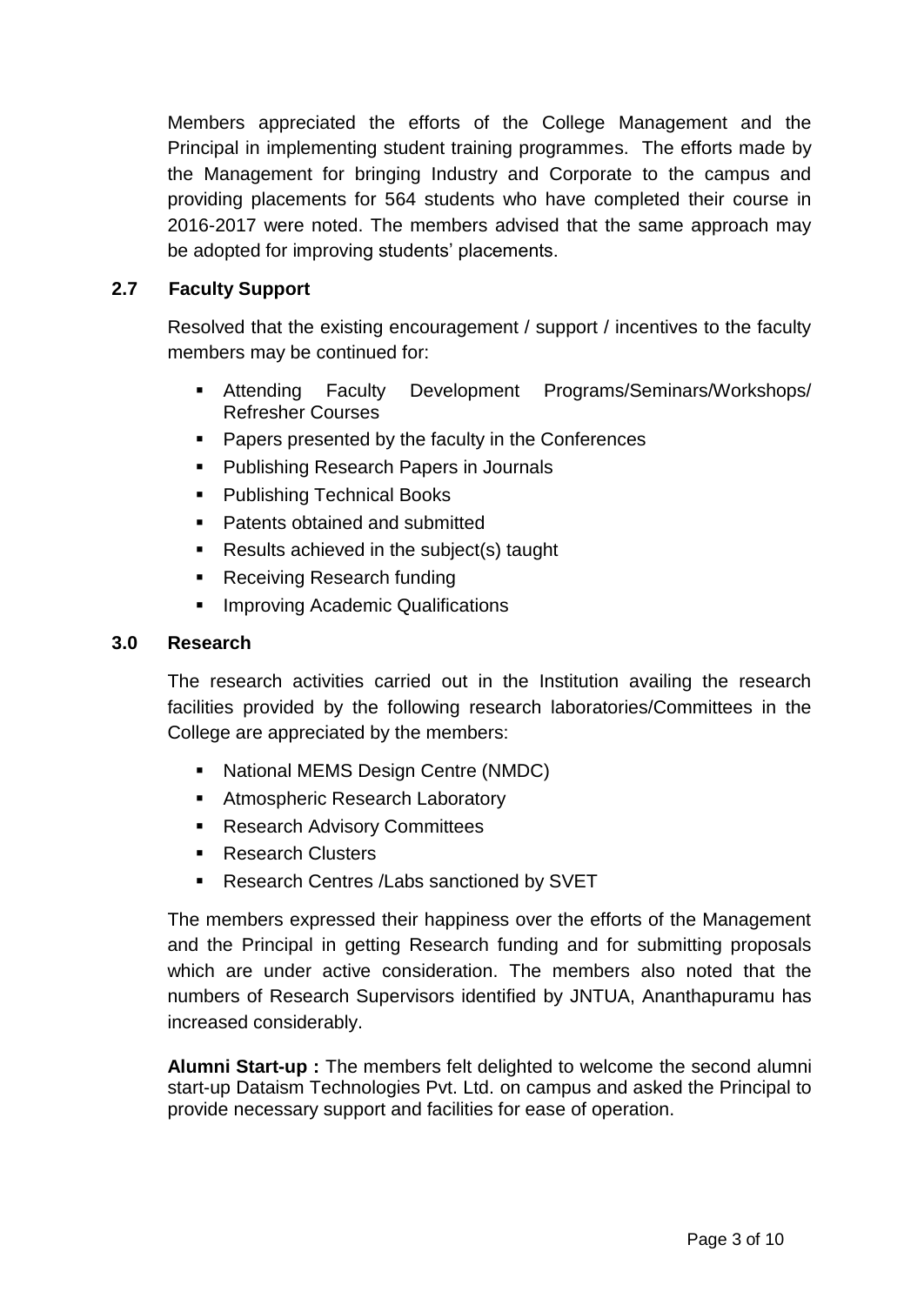# **4.0 Library**

The members congratulated the Management on enhancing the Library with the state-of-the-art facilities benefitting the students, teaching fraternity and research scholars. They also noted the extended hours of the library to facilitate maximum utilization of the library resources

## **5.0 TEQIP**

Members noted with satisfaction the progress of the TEQIP-II project implementation and project activities in the Institution. They appreciated the efforts of the Principal, TEQIP-II Institutional team members, Dean, HoDs, Faculty, Staff and Students of the Institution in implementation of the project activities.

#### **5.1**

## *Members also noted that:*

- A fund of **Rs. 609.23 lakhs (Rupees Six hundred nine lakh twenty three**  thousands only) was utilized as on 20<sup>th</sup> May, 2017 for organizing various activities as envisaged under TEQIP-II.
- **5.2.** Members also noted the allocation as per "TEQIP-PIP" Indicative Category-Wise Funding and Expenditure.

## **5.3 Activities:**

#### **Members noted the following activities:**

- $\triangleright$  E-mail, dated 7<sup>th</sup> October, 2016, regarding submission of action plan from 1<sup>st</sup> October 2016 to 31<sup>st</sup> March, 2017.
- $\triangleright$  E-mail, dated 24<sup>th</sup> October, 2016, regarding web based MIS and completion of data entry by  $31<sup>st</sup>$  January, 2017.
- $\triangleright$  E-mail, dated 27<sup>th</sup> October, 2016, regarding Extension of TEQIP-II project till 31<sup>st</sup> March, 2017.
- $\triangleright$  E-mail dated 28<sup>th</sup> October, 2016, regarding observations in audit reports for the FY 2014-15.
- $\triangleright$  E-mail, dated 28<sup>th</sup> October, 2016, regarding Key issues relating to internal control weaknesses.
- $\triangleright$  E-mail, dated 3<sup>rd</sup> November, 2016 regarding extension of procurement completion date to 31<sup>st</sup> January, 2017 in view of project extension till 31<sup>st</sup> March, 2017.
- $\triangleright$  E-mail, dated 22<sup>nd</sup> November, 2016 regarding study being conducted by CII to assess the impact of TEQIP-II.
- $\triangleright$  E-mail, dated  $7<sup>th</sup>$  December, 2017 regarding amelioration and resubmission of Good Governance Guidelines as per the expert comments.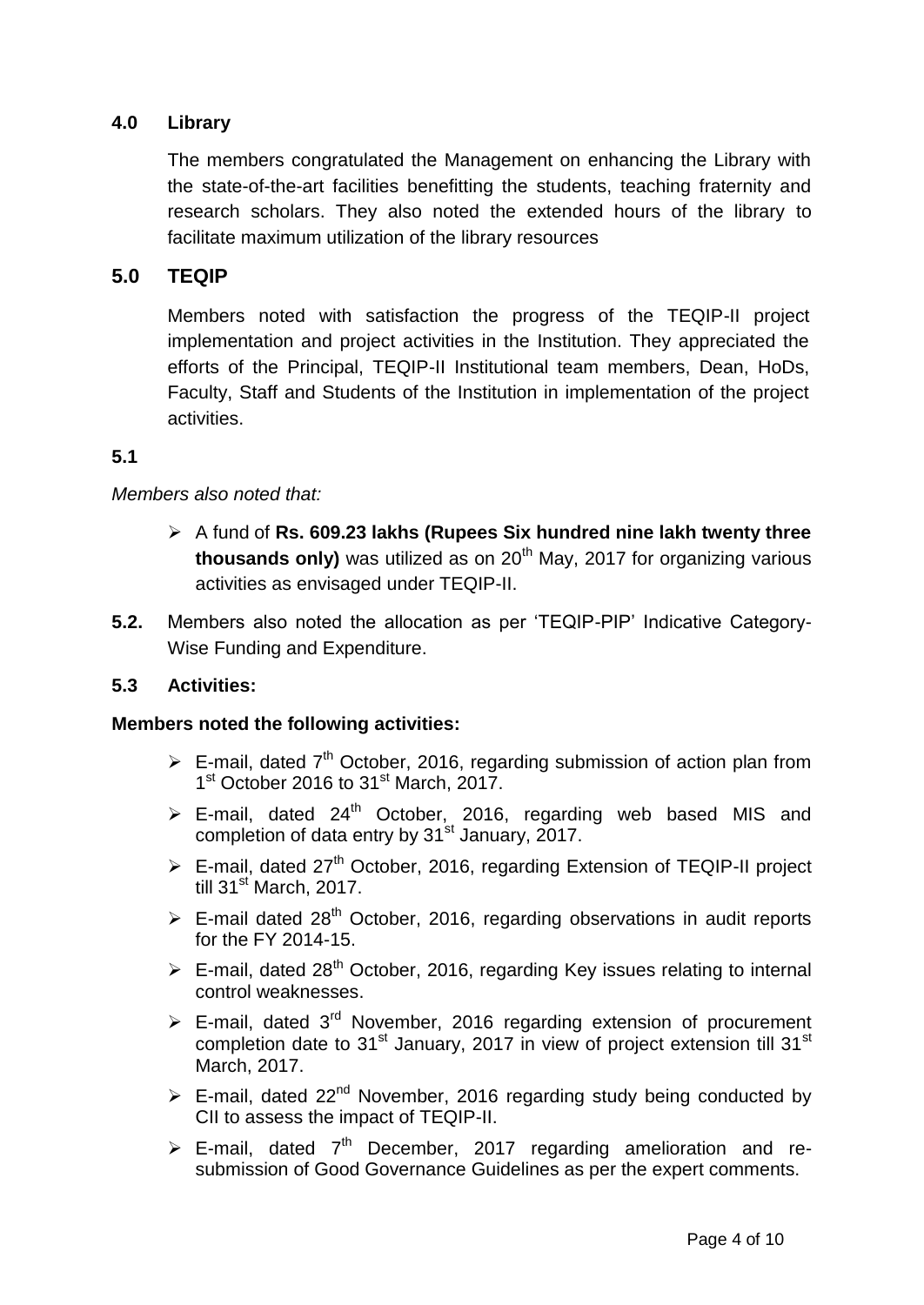- $\triangleright$  E-mail, dated 16<sup>th</sup> December, 2016 regarding the mandatory activity of Student, Faculty and Staff Satisfaction survey - 2<sup>nd</sup> Round.
- $\triangleright$  E-mail, dated 12<sup>th</sup> January, 2017, regarding web based TEQIP-MIS and completion of data entry for AY 2015-16 by 31<sup>st</sup> January, 2017.
- $\triangleright$  E-mail, dated 16<sup>th</sup> February, 2017, regarding the Key Financial Management Procedures applicable to project closure.
- $\geq$  E-mail, dated 16<sup>th</sup> February, 2017, regarding Enhancement of Procurement limit by 10 %.
- $\triangleright$  Institution's Participation in an 'Online satisfaction survey for students, Faculty & Staff" conducted by NPIU.
- **5.4** Members noted the status of Category-wise expenditure status as on 20-05- 2017.
- **5.5** Members noted the Status of TEQIP-II Funds received as Institution, State and MHRD share.

## **5.6 Approvals:**

## **The members accorded approval to the following;**

- 1. Good Governance Best Practices of the College submitted to NPIU and SPFU, AP on 9<sup>th</sup> September, 2016.
- 2. Information regarding incubation, patents, publication etc., submitted to SPFU, AP sent on 27<sup>th</sup> September, 2016.
- 3. Good Governance Guidelines (Revised) of the College submitted to NPIU and SPFU, AP on 23<sup>rd</sup> December, 2016.
- 4. Performance Assessment Indicators of the College submitted to NPIU and SPFU, AP on 10<sup>th</sup> January, 2017.
- 5. Report on "Impact Evaluation of Technical Education Quality Improvement Program Phase-II by the College to NPIU and SPFU, AP on 9<sup>th</sup> February, 2017.
- 6. Request made to Central Project Advisor (CPA) by the Principal, SVEC regarding Statutory audit observations and disallowances.
- 7. Power Point presentation of the College in view of Review meeting conducted by SPFU, AP.
- 8. Academic Achievements TEQIP-II (2016-17) of the College submitted to NPIU and SPFU, AP on 1<sup>st</sup> March, 2017.
- 9. Revised Procurement Plan submitted by Procurement Committee of SVEC through letter SVEC/ECE/59/2016-17, dated 09-01-2017.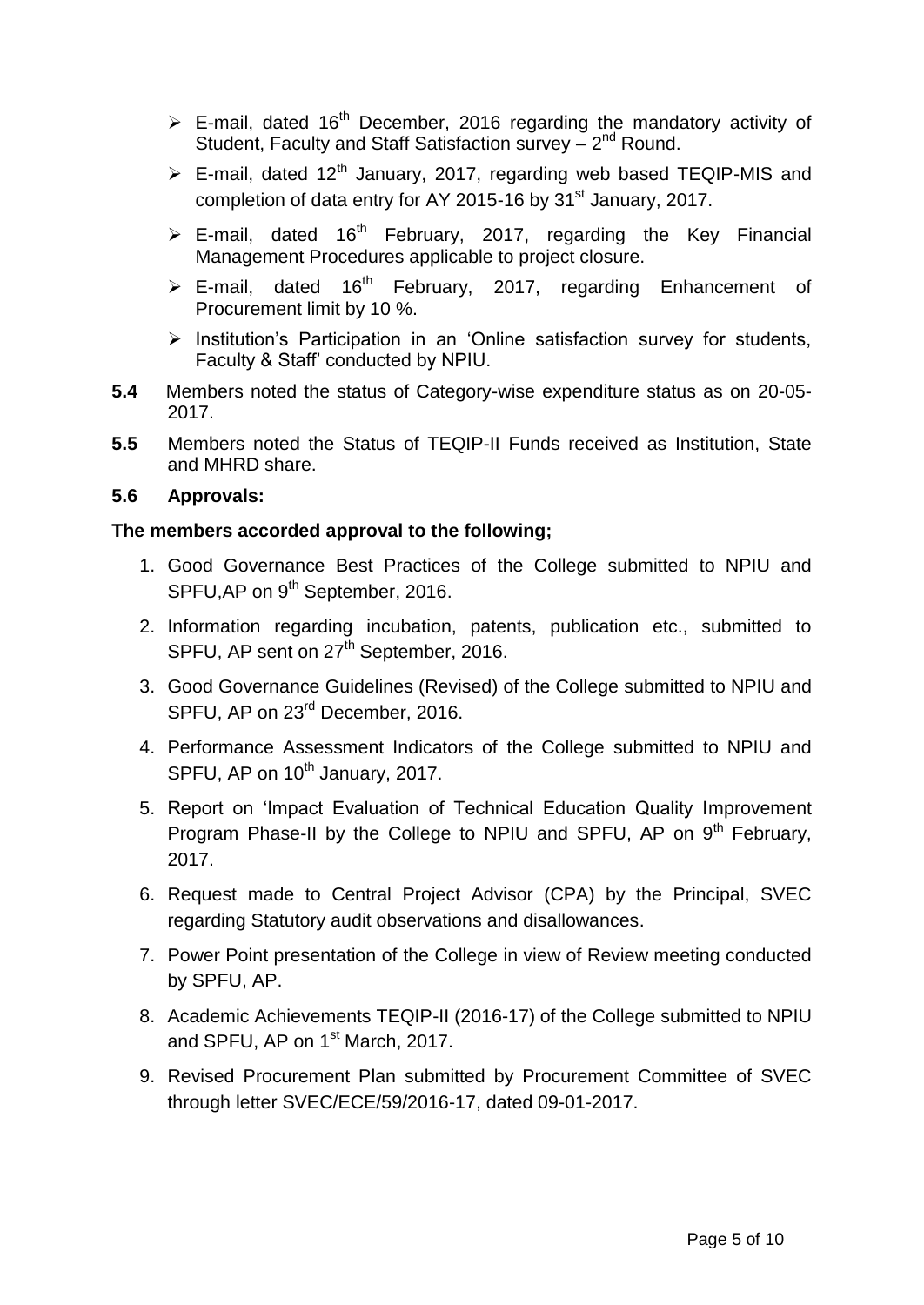## **6.0 Ratifications:**

# **The members ratified the following;**

# **6.1 TEQIP :**

- 1. List of post review contract awarded during the period  $1<sup>st</sup>$  July, 2015 to 30<sup>th</sup> June, 2016 submitted to NPIU and SPFU, AP on 12<sup>th</sup> September, 2016.
- 2. Status review of Expenditure for the period  $1<sup>st</sup>$  September  $20<sup>th</sup>$  September, 2016 of the College sent to SPFU, AP on 22<sup>nd</sup> September, 2016.
- 3. The Status of expenditure for the month of September, 2016 of the College sent to SPFU, AP on 4<sup>th</sup> October, 2016.
- 4. Action plan of Expenditure from 1<sup>st</sup> October, 2016 to 31<sup>st</sup> March, 2017 of the College submitted to NPIU and SPFU, AP on 14<sup>th</sup> October, 2016.
- 5. Activity-wise expenditure details for the months of October, November, December, 2016 & January, February, March, April 2017 were submitted to SPFU, AP on or before 3<sup>rd</sup> of the successive months.
- 6. Monthly Financial Management Reports (FMRs) for the months of October, November, December, 2016 & January, February, March, April 2017 were submitted to SPFU, AP on or before 3<sup>rd</sup> of the successive months.
- 7. Bank Reconciliation Statements (BRS) for the months of October, November, December, 2016 & January, February, March, April 2017 were submitted to SPFU, AP on or before  $3<sup>rd</sup>$  of the successive months.
- 8. Quarterly FMRs for the period 01-07-2016 to 30- 09- 2016, 01-10-2016 to 31- 12-2016, 01-01-2017 to 31-03-2016 of the College was sent to SPFU, AP and NPIU on or before 15th of the successive months.
- 9. Financial Management Indicators of the College sent to SPFU, AP.
- 10.In response to the e-mail received from SPFU, AP regarding Expected expenditure for the months of January, February and March, 2017, the same was submitted to SPFU, AP on  $17<sup>th</sup>$  January, 2017.
- 11. In view of project closure, Staff maintenance in TEQIP-II cell for the period 1<sup>st</sup> April to 31<sup>st</sup> July, 2017 as required by NPIU and SPFU, AP sent on 1<sup>st</sup> March, 2016.
- 12.Half-Yearly FMR for the period October, 2016 to March, 2017 of the College submitted to NPIU and SPFU, AP on 26<sup>th</sup> April 2017.
- 13.Details of Procurement interest accrued of the College submitted to NPIU and SPFU, AP on 19<sup>th</sup> December, 2016.
- 14.Statement showing expenditure on procurement as on 31-10-2016 of the College submitted to NPIU and SPFU, AP on 19<sup>th</sup> November, 2016.
- 15. Expected expenditure from  $1<sup>st</sup>$  April to  $31<sup>st</sup>$  July, 2017 of the College sent to NPIU and SPFU, AP on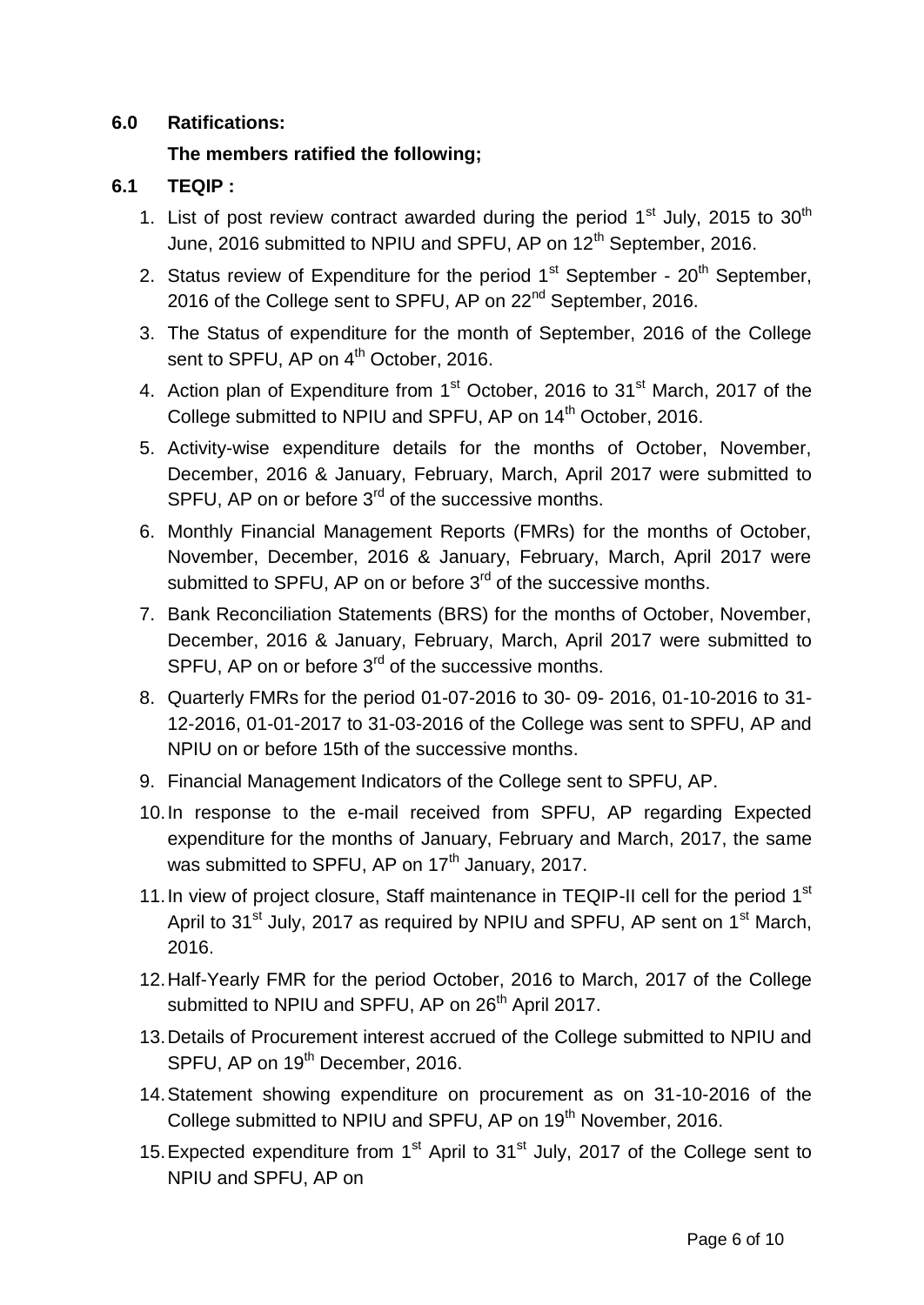- 16.Appointment of Ms. T. Jyothsna as Accountant in TEQIP-II office in place of Bhaskar, Sr. Accountant vide proceedings No. 007/SVEC/Appt.NT/2016/34.
- 17.Date Pertaining to Procurement under TEQIP-II of the College sent to NPIU and SPFU, AP on 1<sup>st</sup> December, 2016.
- 18. Status of Four Funds of the College submitted to SPFU, AP on 15<sup>th</sup> October, 2016.
- 19.Action Plan for Utilization of Four Funds of the College.
- 20.TEQIP-II Fund allocations as per revised Project Implementation Plan (PIP) indicative category-wise expenditure and expenditure
- 21.Revised Monthly FMR's for the months August, September, October, November & December 2016 and January, February, March, April, May 2017. Also revised Quarterly and Half-yearly FMR's for the above said periods.

# **6.2 Recommendations of the Academic Council**

The Governing Body ratified the following recommendations of the Academic Council meeting held on 13<sup>th</sup> May, 2017:

- $\triangleright$  Syllabi for eight of the Open Elective Courses for all B. Tech. Programs (SVEC16)
- Course Structure of II, III and IV Year B. Tech. of all Programs (SVEC-16) & Syllabi
- Course Structure of new M.Tech. Program in Power Electronics & Drives and Syllabi
- Course Structure of II and III Year MCA Program (SVEC-16) and Syllabi
- Academic calendars for 2017- 2018 for II, III & IV Year B.Tech, II Year M. Tech. and II & III year MCA.
- $\triangleright$  Implement the Academic Calendars for I Year M. Tech, I Year MCA and I Year B.Tech as and when dates for admissions for these courses are notified.

# **6.3 Recommendations of the Finance Committee**

- (i) Budget estimates for the College for the Academic Year 2017-2018.
- (ii) Fee details for the Academic Year 2017-18.
- (iii) Revised rates of examination fee and remuneration for conduct of examinations

The above recommendations were approved.

## **6.4 Internal Quality Assurance Cell (IQAC)**

The members have approved the AQAR for 2016-17 and advised the Principal for submission as per the procedure.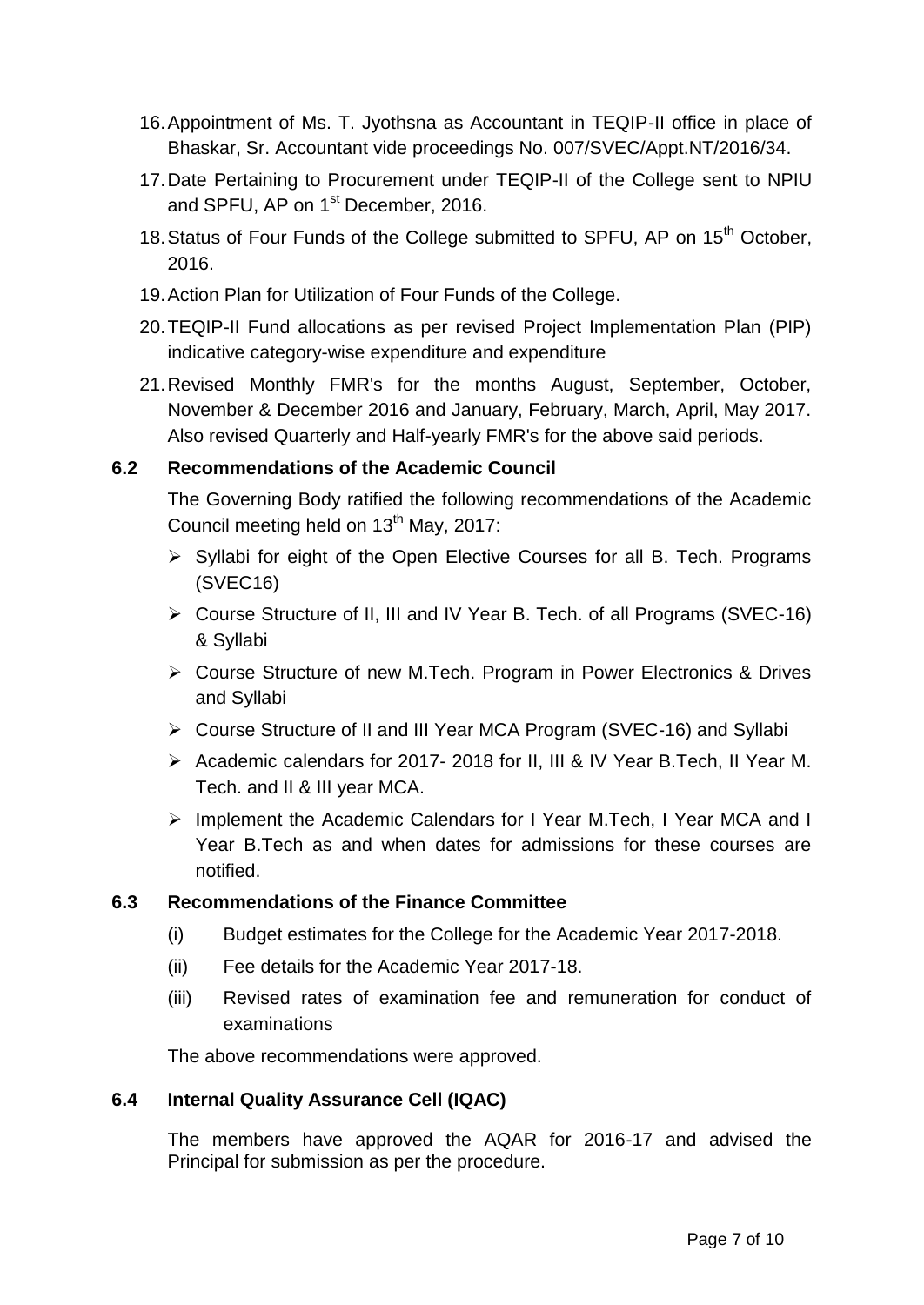The IQAC Annual Report including Reports of e-Governance for the Academic Year for 2016-17 is approved.

The members have approved the appointment of new members into IQAC.

## **6.5 Appointments**

The members ratified the teaching positions sanctioned and recruited thereafter for the academic year 2017-18.

Members ratified the appointments of the Director, Deans and Heads of Department.

Members have also taken note of the appointments of faculty members and non-teaching staff.

# **Student participation in Governance**

The members have highly appreciated the initiative taken by the College in inducting students in the Governing Body of the Institution. The members suggested that they should be allowed to participate in all Student Development and Progression related aspects of the meeting.

## **7.0 Proposals**

The members expressed their happiness over the proposals submitted by the Institution:

- $\triangleright$  The members noted that approvals were accorded by AICTE, New Delhi, for the academic year 2017-18 for Extension of Approval for the Existing Programmes and introducing New Course in M.Tech. – Power Electronics and Drives.
- $\triangleright$  The members congratulated the Management, the Principal and members of faculty concerned for getting Outcome Based Accreditation (OBA) by NBA for 4 M.Tech Programmes.
- $\triangleright$  The members noted the proposals submitted by the College to NBA for Re-accreditation of 3 UG Programmes; Fresh Accreditation for 1 UG Programme.
- $\triangleright$  The members appreciated the members of the faculty for submitting a good number of proposals under AICTE Quality Improvement Schemes (AQIS) to AICTE, New Delhi.
- $\triangleright$  The members also noted that the Dept. of CSSE for planning to organize an International Conference on Cognitive Science and Artificial Intelligence (ICCSAI-2017)
- $\triangleright$  Institutional Strategic Plan Implementation and Monitoring Report (2016-17).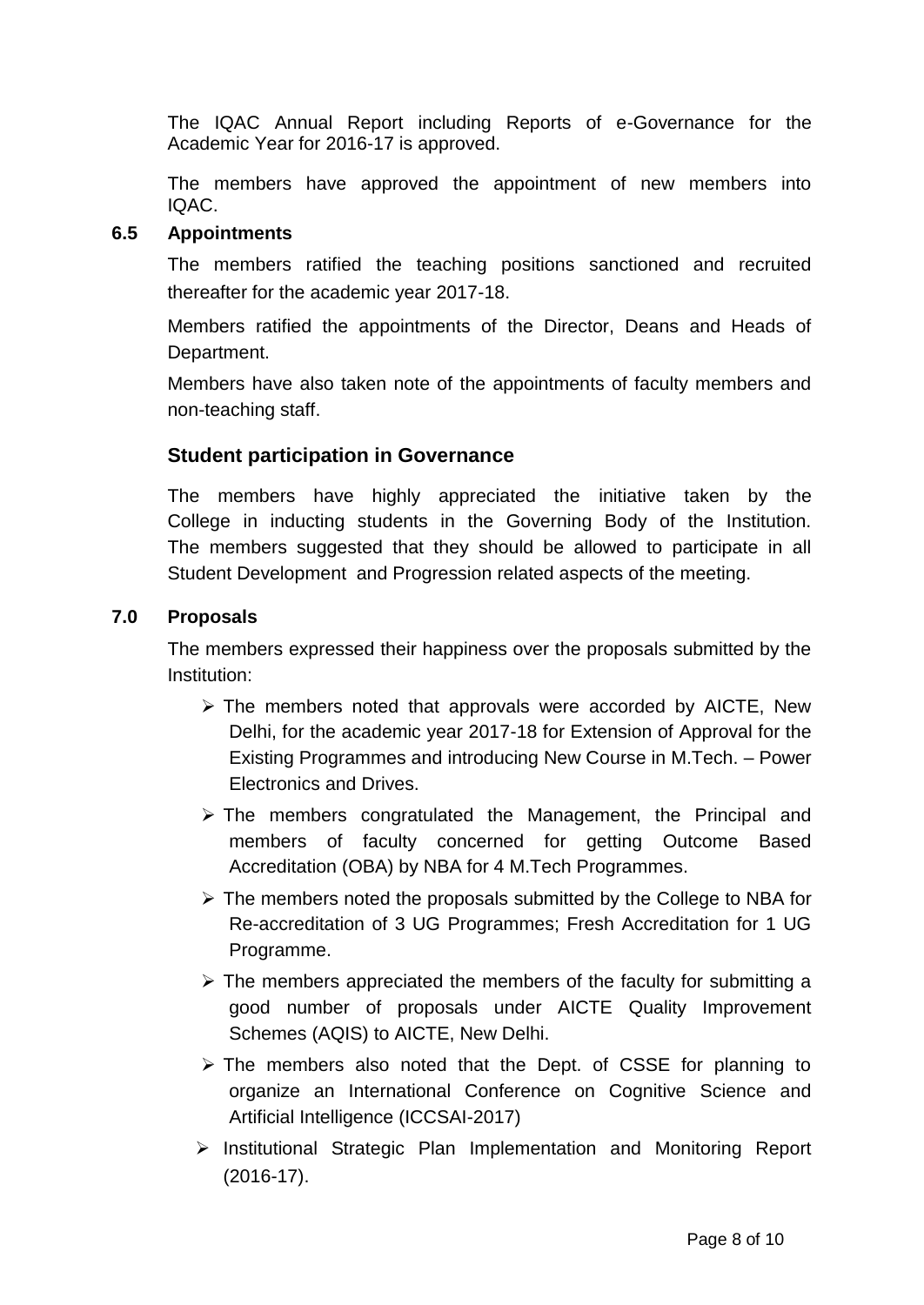# **8.0 Achievements**

- $\triangleright$  The members congratulated the College on achieving further Extension of Autonomous status for a period of 6 years from the academic year 2016-17 to 2021-22.
- The members applauded the College on getting accorded "UGC-Colleges with Potential for Excellence" status under CPE Scheme by UGC, New Delhi.
- $\triangleright$  The members appreciated the College on participating in National Institutional Rank Framework (NIRF), 2017 and having placed within the Rank-band: 151-200.
- $\triangleright$  The members congratulated the College on bagging 22 Prathibha Awards for the meritorious students in B.Tech, M.Tech, and Diploma bestowed by the Government of Andhra Pradesh.
- The members praised the College on attaining Gold Status in Engineering disciplines participating in the AICTE-CII (Confederation of Indian Industry) Survey.
- $\triangleright$  The members noted that the College has been shortlisted to train unemployed youth from neighboring villages through AICTE – Pradhan Mantri Kaushal Vikas Yojana for Technical Institutions (PMKVY) and considerable amount of youth have been admitted by Department of EEE and ME respectively.
- $\triangleright$  The members also congratulated the students on bagging a Cash Prize of 25,000/- in Smart India Hackathon 2017, a unique initiative proposed by Ministry of HRD and AICTE as a part of Digital Indian Campaign. They also encouraged the College to support the team of students to submit a project proposal for converting the idea into a prototype.
- $\triangleright$  The members praised the College on being identified as one of the Technical Skill Development Institutes by the Govt. of AP through APSSDC, in collaboration with SIEMENS and also for soft-launching 6 State-of-the-art t-SDI laboratories.
- $\triangleright$  The members felt happy to know that students and faculty members for actively participating in events conducted by National Womens" Parliament (NWP-2017) at Pavithra Sangamam in the capital city of Amaravati.

# **9.0 Statutory Bodies / Committees**

Members have taken note of the functioning of Academic Council, Boards of Studies and Finance Committee to ensure effective management of academic, financial and administrative affairs of the College.